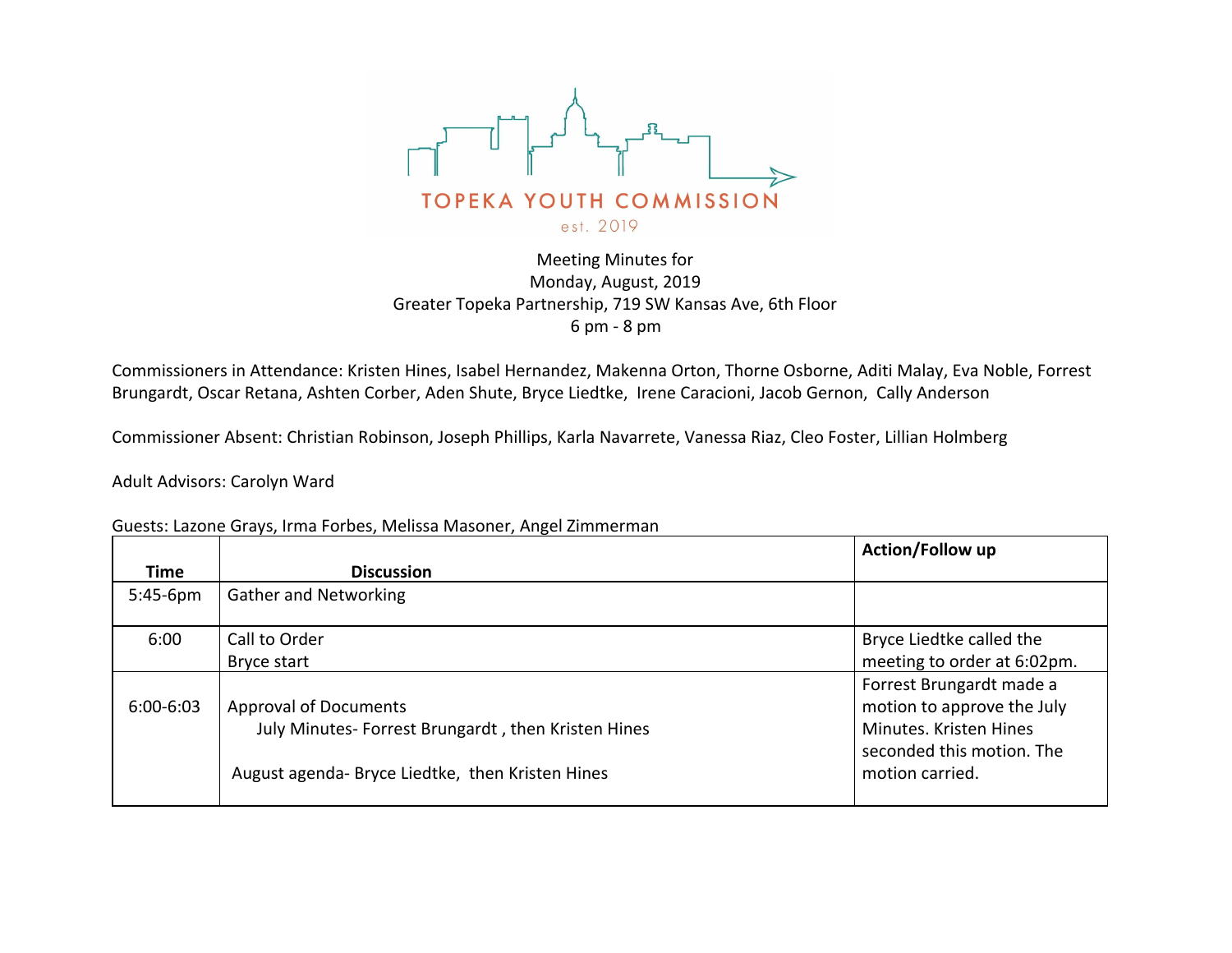| $6:03-6:10$ | Check-ins - ALL<br>Everyone shared their experience with the beginning of the school year                                                                                                                                                                                                                                                                                                                                                                                                                                                                                                                                                                                                                                                          | Bryce Liedtke made a motion<br>to approve the July agenda.<br>Kristen Hines seconded this<br>motion. The motion carried. |
|-------------|----------------------------------------------------------------------------------------------------------------------------------------------------------------------------------------------------------------------------------------------------------------------------------------------------------------------------------------------------------------------------------------------------------------------------------------------------------------------------------------------------------------------------------------------------------------------------------------------------------------------------------------------------------------------------------------------------------------------------------------------------|--------------------------------------------------------------------------------------------------------------------------|
| $6:10-6:25$ | Reports<br>Chair, Bryce Liedke<br>1.<br>a. Share Mayor's National Youth Summit takeaways<br>b. Bryce Liedke shares information on building effective youth<br>councils, creating a culture of service and organizing a youth town<br>hall<br>c. Cleo Foster made a video and will be shared with the group<br>Google doc containing information about the national Youth<br>Summit will be shared with the group<br>the other guests in the Mayor's National Youth Summit<br>shared similar concerns/obstacles happening with their<br>members - e.g not a lot of engagement<br>Treasurer, Jacob Gernon<br>2.<br>a. As of this meeting, GTP has not provided a current finance report<br>and questions are still outstanding from the June report. |                                                                                                                          |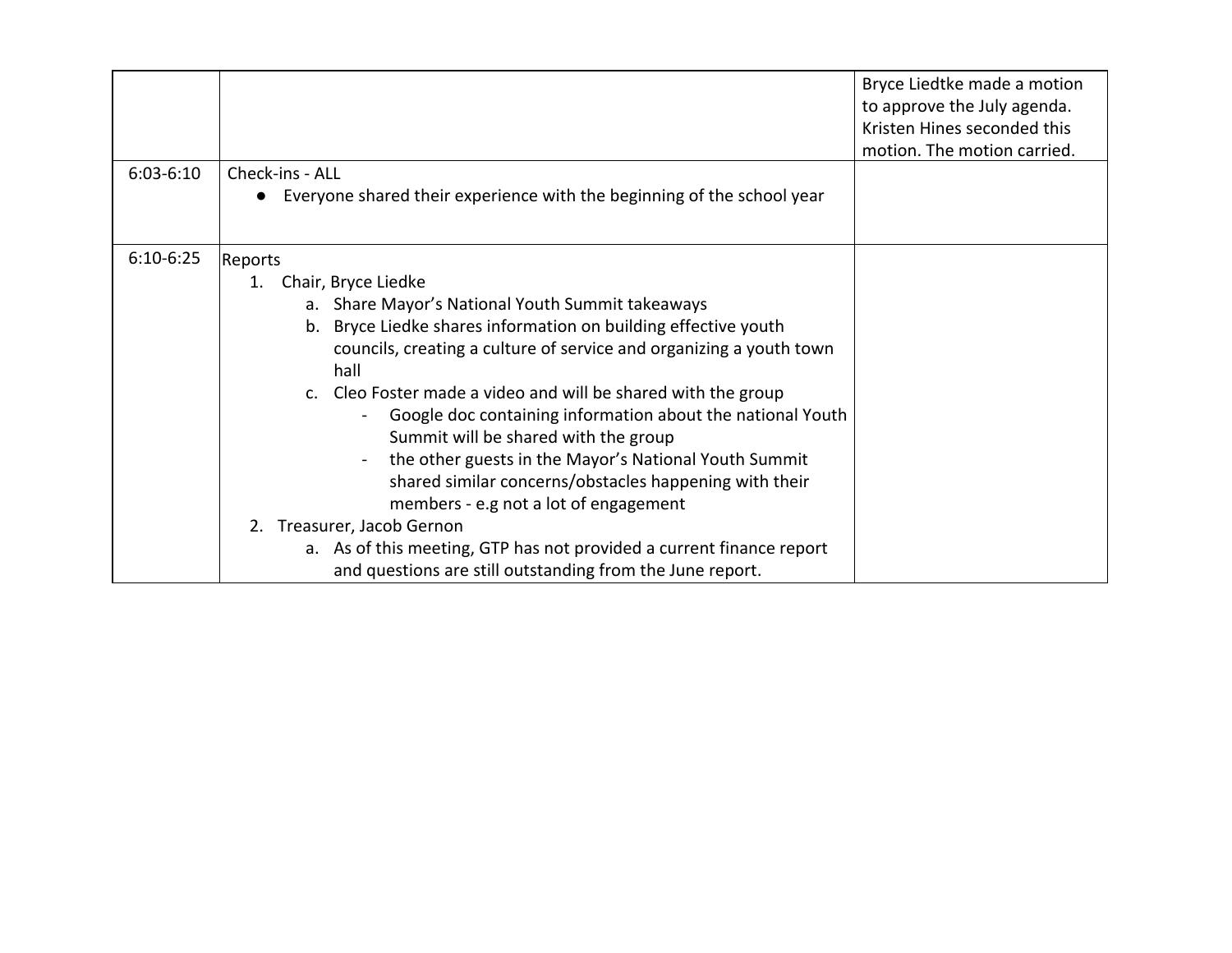|                                                                                                                                                                                                                                                            | <b>GREATER TOPEKA PARTNERSHIP INC</b><br><b>STATEMENT OF INCOME &amp; EXPENSE</b><br><b>MODIFIED CASH BASIS</b><br>FROM 1/01/19 TO 7/31/19<br><b>FND TOPEKA YOUTH COUNCIL</b> |                                 |                        |                             |                             |                        |
|------------------------------------------------------------------------------------------------------------------------------------------------------------------------------------------------------------------------------------------------------------|-------------------------------------------------------------------------------------------------------------------------------------------------------------------------------|---------------------------------|------------------------|-----------------------------|-----------------------------|------------------------|
|                                                                                                                                                                                                                                                            | <b>CURR MO</b><br><b>ACTUAL</b>                                                                                                                                               | <b>CURR MO</b><br><b>BUDGET</b> | <b>OVER</b><br>(UNDER) | <b>YTD</b><br><b>ACTUAL</b> | <b>YTD</b><br><b>BUDGET</b> | <b>OVER</b><br>(UNDER) |
| Revenue<br>Contributions                                                                                                                                                                                                                                   | 200                                                                                                                                                                           | $\circ$                         | 200                    | 2,171                       | 0                           | 2,171                  |
| <b>Total Revenue</b>                                                                                                                                                                                                                                       | 200                                                                                                                                                                           | 0                               | 200                    | 2,171                       | 0                           | 2,171                  |
| <b>Expenses</b>                                                                                                                                                                                                                                            |                                                                                                                                                                               |                                 |                        |                             |                             |                        |
| Information Technology<br>Supplies/Printing/Postage                                                                                                                                                                                                        | 0<br>204                                                                                                                                                                      | 0<br>0                          | 0<br>204               | 173<br>204                  | 0<br>0                      | 173<br>204             |
| <b>Total Expenses</b>                                                                                                                                                                                                                                      | 204                                                                                                                                                                           | $\circ$                         | 204                    | 377                         | $\circ$                     | 377                    |
| Net Income(Loss)-Operating                                                                                                                                                                                                                                 | (4)                                                                                                                                                                           | $\circ$                         | (4)                    | 1,795                       | O                           | 1,795                  |
| <b>Net Receipts Over(Under)Exps</b>                                                                                                                                                                                                                        | (4)                                                                                                                                                                           | $\circ$                         | (4)                    | 1,795                       | $\overline{0}$              | 1,795                  |
| 22. She offered her department's help the TYC                                                                                                                                                                                                              | Willing to provide at least \$650 in support for the Grub<br>Crawl, as well as t-shirts, swag,                                                                                |                                 |                        |                             |                             |                        |
|                                                                                                                                                                                                                                                            | Offered to pay for the town hall if there's expenses (would<br>need people over the age of 50 in attendance)                                                                  |                                 |                        |                             |                             |                        |
| Gave an idea to have an overnight retreat with other youth<br>leadership organizations - directed the TYC to take the lead<br>on organizing outreach to other youth organizations<br>Invited 2-3 TYC members to go to a trip to Portland<br>$\blacksquare$ |                                                                                                                                                                               |                                 |                        |                             |                             |                        |
| (Students should be from Topeka High and Highland Park)<br>Offered to get everyone planners<br>Willing to pay for StrengthsFinder 2.0                                                                                                                      |                                                                                                                                                                               |                                 |                        |                             |                             |                        |
| She wants to see us grow and do great work in the city<br>C.<br>- wants to see youth succeed and be well prepared for jobs in the                                                                                                                          |                                                                                                                                                                               |                                 |                        |                             |                             |                        |

future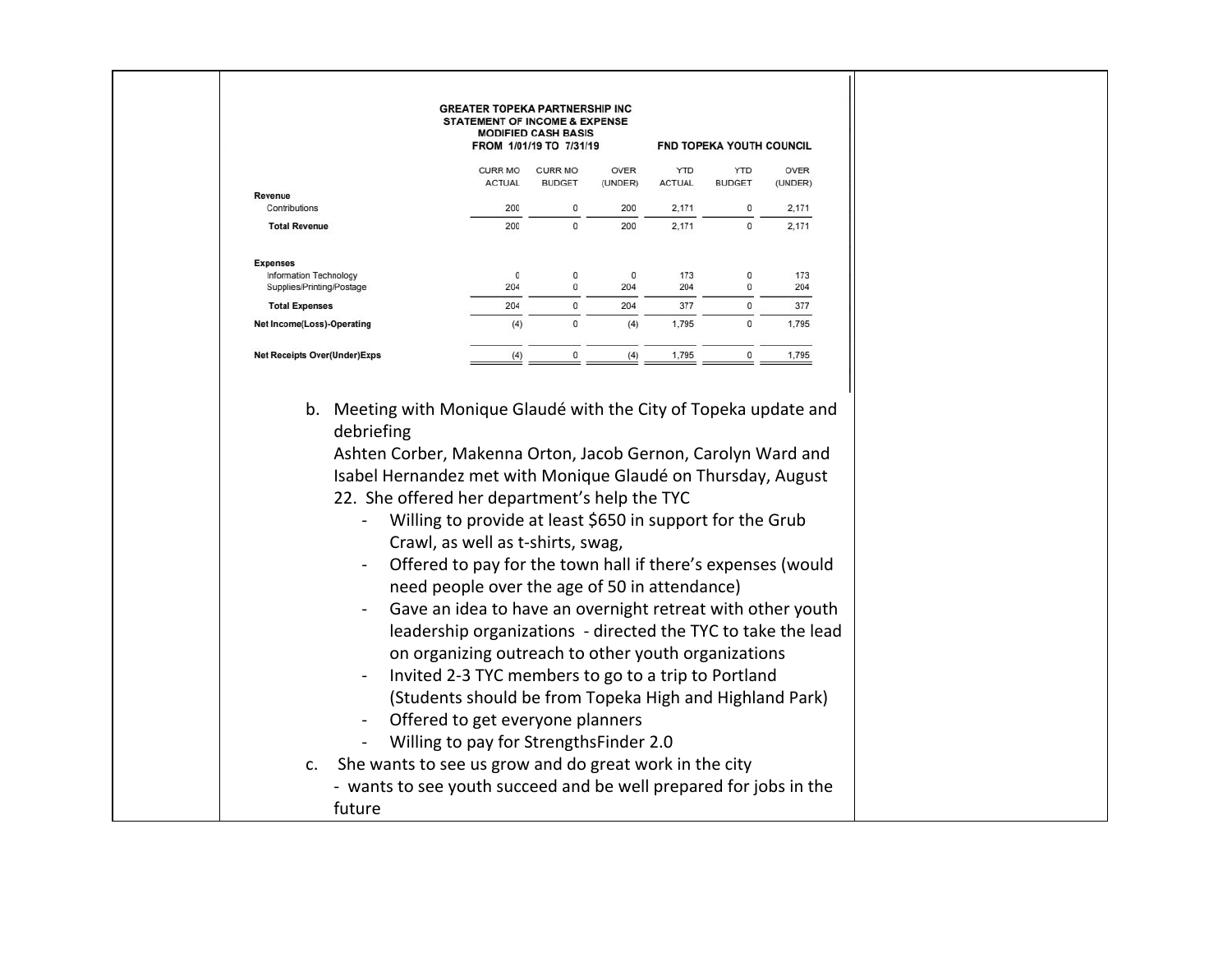| <b>Standing Committee Reports</b>                                        |  |
|--------------------------------------------------------------------------|--|
| 3. Local Government Committee, Forrest Brungardt                         |  |
| a. Aditi Malay and Irene Caracioni talked with the Mayor about the       |  |
| agenda for the next TCYC next meeting on September 24                    |  |
| b. Questions for TCYC meeting were shared with members to be             |  |
| approved for use at the Sept 24 TCYC meeting                             |  |
| c. Marketing and publicity for Sept 24 - flyers, social media, editorial |  |
| board, earned media, GTP, City of Topeka, etc. Share in schools to       |  |
| possibly government classes (create a strategy to get the word out)      |  |
| 4. Outreach Committee, Oscar Retana                                      |  |
| a. Grub Crawl                                                            |  |
| hours 1-4 pm<br>$\blacksquare$                                           |  |
| Date Saturday, October 26                                                |  |
| b. Sponsors                                                              |  |
| Equity bank \$150,                                                       |  |
| City of Topeka \$650 or more if ticket price can become zero             |  |
| Mcdonalds \$50                                                           |  |
| Vision Bank \$250                                                        |  |
| c. Restaurants                                                           |  |
| Pennant and Iron Rail will donate their food<br>$\bullet$                |  |
| Hazel Hill needs a follow up letter                                      |  |
| Moburts and HHB BBQ were contacted (waiting for<br>$\bullet$             |  |
| responses.                                                               |  |
| d. Advertising, marketing, promotion - earned media, flyers, banners,    |  |
| community calendar, GTP, City of Topeka, social media. Work with         |  |
| Monique to get banners in community centers                              |  |
| e. Lindsay sent tactical event form - needs to be completed and sent     |  |
| back to Linsday ASAP                                                     |  |
|                                                                          |  |
| 5. Community Involvement, Eva Noble                                      |  |
| a. Create a volunteer day opportunity just for the TYC - for the TYC to  |  |
| show we are involved in the community and creating a bonding             |  |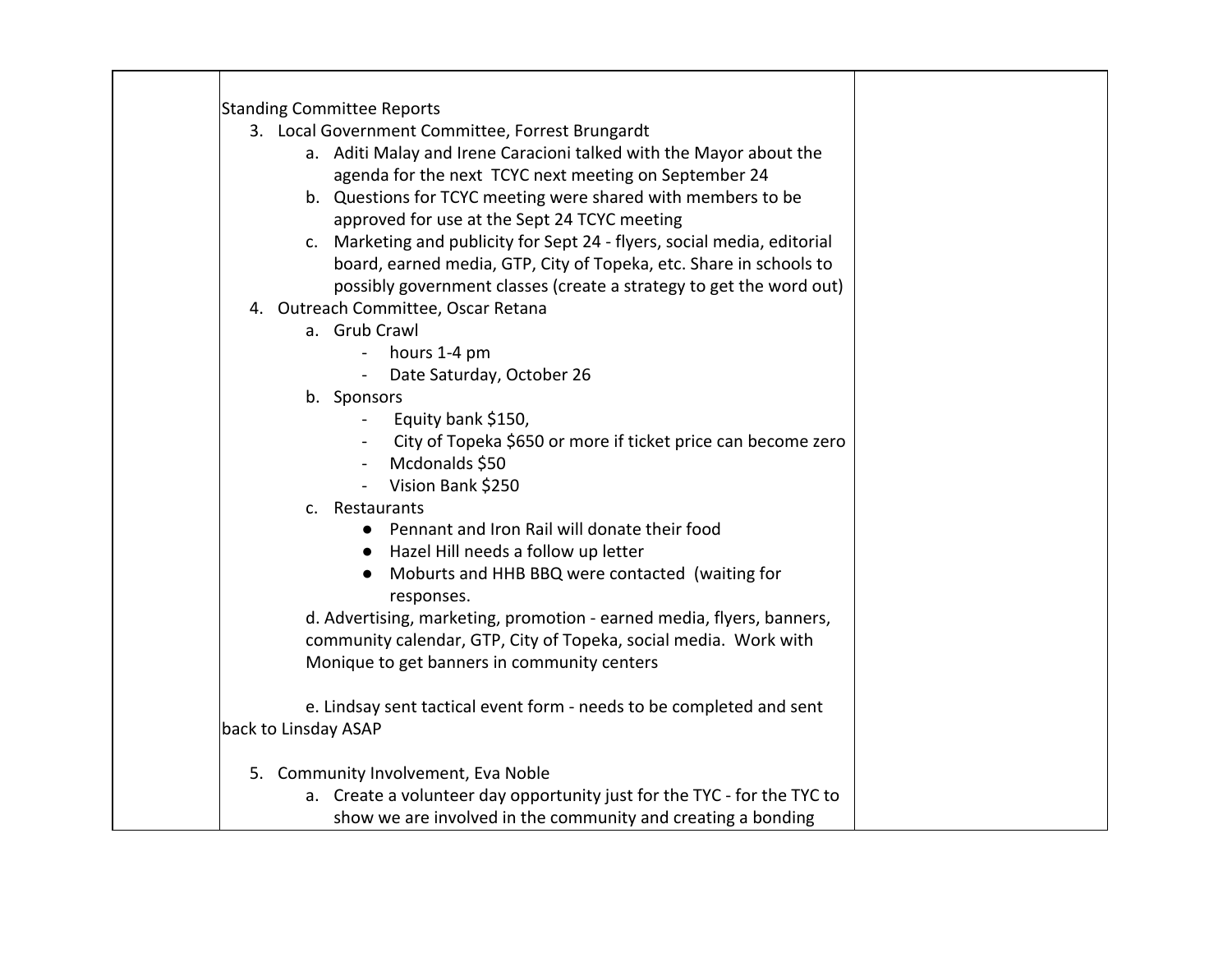| experience<br>b. After final headshot is posted members can send quotes to Eva or<br>other social media members to share on the TYC social media pages<br><b>Work Group Reports</b><br>1. Fundraising, Jacob Gernon<br>a. Jacob reminded everyone to make sure they have sent out at least 3<br>fundraising letters<br>b. With the money raised - those funds will support the ongoing<br>operation of the TYC, 11 monthly meetings, 1 annual meeting,<br>technology, transportation, town halls, advertising, travel, etc.<br>2. Social Media, Eva Noble - see Community Involvement Report.                            |                                                                                     |
|--------------------------------------------------------------------------------------------------------------------------------------------------------------------------------------------------------------------------------------------------------------------------------------------------------------------------------------------------------------------------------------------------------------------------------------------------------------------------------------------------------------------------------------------------------------------------------------------------------------------------|-------------------------------------------------------------------------------------|
| <b>Tech Time</b><br>1. Trello, GroupMe - or other options for communication/task management<br>Members gave input on GroupMe and Trello<br>а.<br>b. Bryce explains how to use Trello and what you can add to a task<br>labels allow you to assign a color<br>add members- adding one member is better to get things done<br>and not have members assume the other person can get the job<br>done.<br>can set a due date<br>can add a description about task<br>can add a checklist<br>can add comments to make updates<br>Select the option to "watch" the board and turn on notifications<br>so you don't miss activity |                                                                                     |
| <b>New Business</b><br>1. Discuss flexible action/task groups<br>a. Good or bad idea? Discussion                                                                                                                                                                                                                                                                                                                                                                                                                                                                                                                         | Isabel Hernandez was elected<br>Secretary by having members<br>vote electronically. |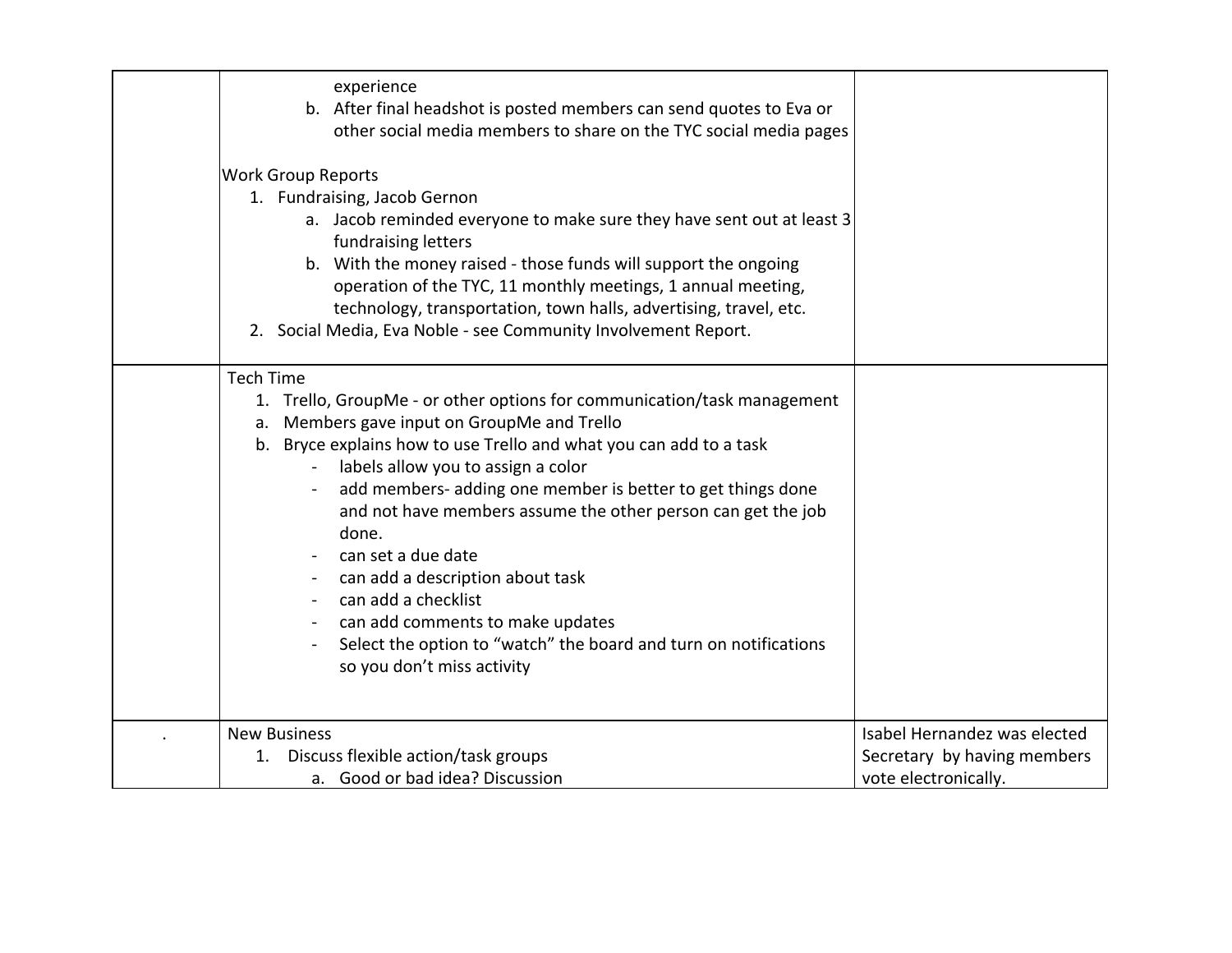| Bryce talks about members in groups interested in other                 |  |
|-------------------------------------------------------------------------|--|
| committees event tasks can join and leave when tasks are                |  |
| done                                                                    |  |
| Members expressed they like the original organization of                |  |
| the three standing committees                                           |  |
| b. Option? Can ask committees to join their groupme and be able to      |  |
| keep informed on what's going on                                        |  |
| c. How can we get members to participate in committee meetings?         |  |
| Conflicts - a lot is decided but not a lot of things are being<br>done  |  |
| create action goals and get tasks assigned while members<br>are excited |  |
| if something doesn't make sense, make sure to ASK!                      |  |
| d. Idea - creating accountability groups to check up with each other    |  |
| e. Use resources available!                                             |  |
| create a list with contact information on trello                        |  |
| members can add contacts they have to the trello                        |  |
| f. committees create tasks, deadlines during work time so when          |  |
| meetings end members already have things to focus on                    |  |
| 2. August 31 event reminders and finalization                           |  |
| a. all slots for volunteering were filled                               |  |
| b. Event will allow to spread the word about the TYC and get people     |  |
| to register to vote                                                     |  |
| c. Dress attire- nothing specific, wear comfortable shoes               |  |
| 3. Possible partnerships                                                |  |
| a. Possible FB group with NAACP, Young Kings, Hermanitas, others? -     |  |
| share information with each other and collaborate if we are doing       |  |
| similar things or help each other out with the resources each           |  |
| organization has available                                              |  |
| 4. September 24 Town Hall - see previous discussion                     |  |
| 5. TYC Volunteer events and bonding events (ideas)                      |  |
| a. Harvesters                                                           |  |
| b. Helping Hands Humane Society                                         |  |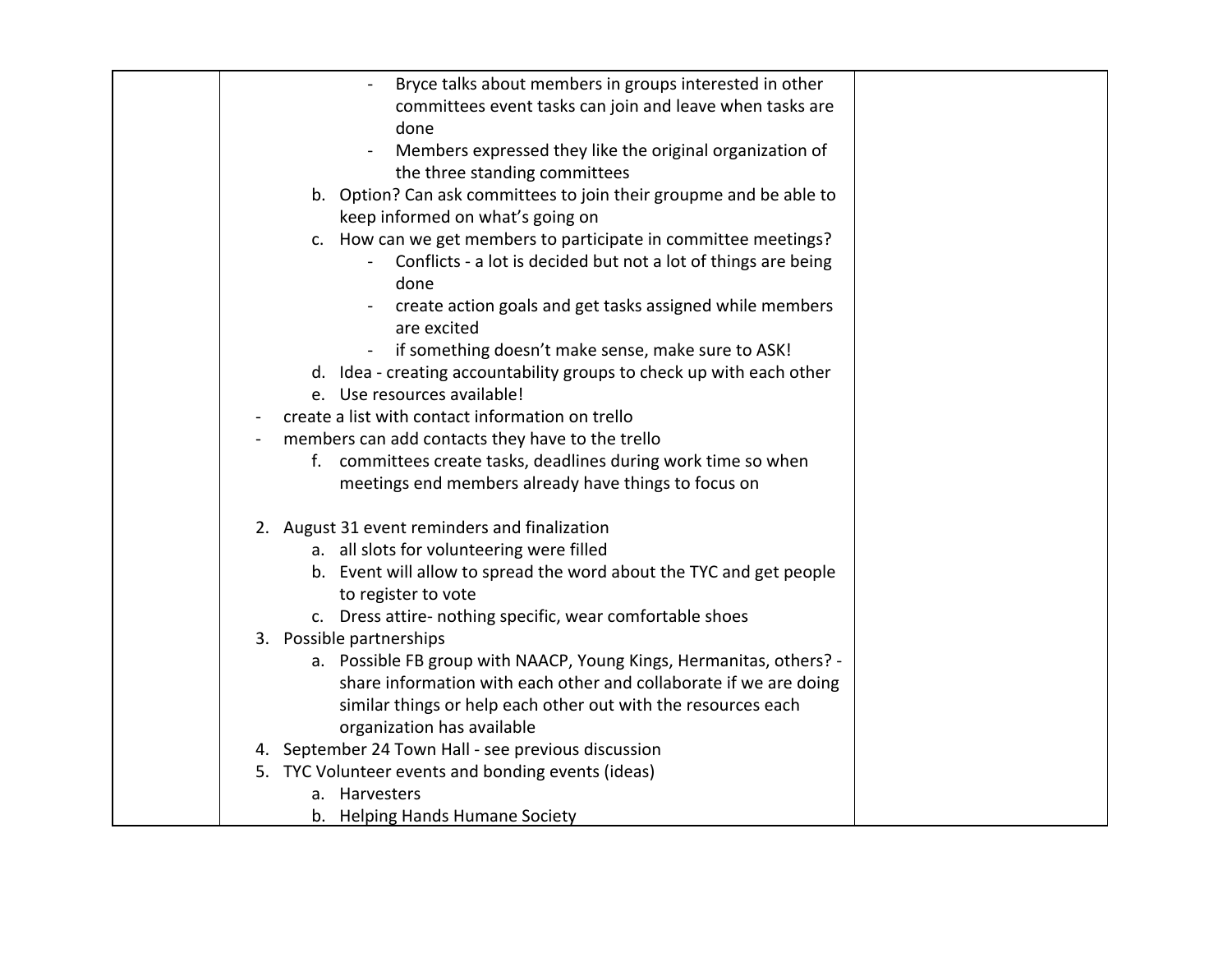|          | c. Habitat for Humanity<br>d. Shawnee County community centers<br>e. Kansas Children's Discovery Center<br>f. Eva will check with Harvesters what dates work for them with our<br>group size of people and get something scheduled<br>6. Questions/Comments/Concerns about TYC<br>There were no questions, comments or concerns                                                                                                                                                                                                                                                                                                                                                                  |                                    |
|----------|--------------------------------------------------------------------------------------------------------------------------------------------------------------------------------------------------------------------------------------------------------------------------------------------------------------------------------------------------------------------------------------------------------------------------------------------------------------------------------------------------------------------------------------------------------------------------------------------------------------------------------------------------------------------------------------------------|------------------------------------|
| 7:42 pm* | Break 10 minute break                                                                                                                                                                                                                                                                                                                                                                                                                                                                                                                                                                                                                                                                            | Called back to order at 7:45<br>pm |
|          | <b>Public Comment</b><br>Question by Irma Forbes - how do we decide what topics we want to talk about?<br>Answer - members discuss what they are interested in and come up with<br>a topic to focus on based on topics related to youth that we can see in our<br>community<br>Kristen Hines explained our actions with mental health<br>Lazone Grays<br>expressed that we should also think about non-traditional non-profits to<br>volunteer in - wants to see youth get more involved and grow. Lazone<br>would also like to schedule A time to meet with our Treasurer, Jacob<br>Gernon, To discuss a possible money making and skill building enterprise<br>to benefit youth organizations. |                                    |
|          | Announcements<br>No new announcements                                                                                                                                                                                                                                                                                                                                                                                                                                                                                                                                                                                                                                                            |                                    |
| 7:45     | <b>Work Time</b><br>1. Members broke into committees to have work time<br>Report Out/ Assign Next Steps                                                                                                                                                                                                                                                                                                                                                                                                                                                                                                                                                                                          |                                    |
| 8 pm     | Adjournment<br>Bryce made a motion to adjourn. Makenna seconded the motion. The meeting<br>was adjourned at 8:00 pm.                                                                                                                                                                                                                                                                                                                                                                                                                                                                                                                                                                             |                                    |